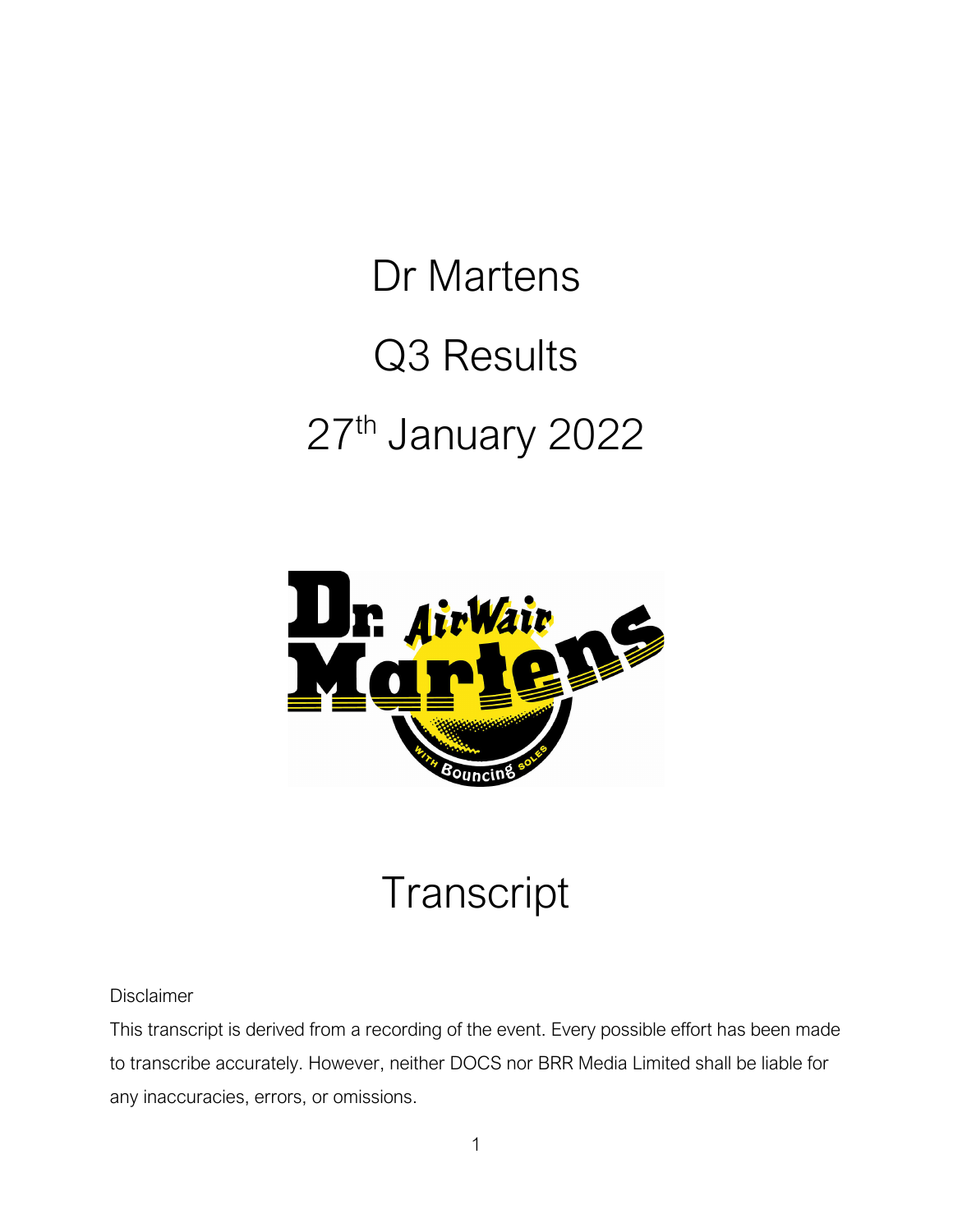- Kenny Wilson: Good morning and welcome everyone and thank you for joining our Q3 trading statement conference call. I'm joined this morning in the room by Jon Mortimore, our Chief Financial Officer, and also Bethany Barnes who heads up our Investor Relations department. So, if you've any got further questions following this call, please do reach out to Bethany directly for clarification. So, before we open it up for a Q&A this morning, I just wanted to take the opportunity to share my perspectives on our third quarter.
- Kenny Wilson: Overall, I'm really pleased with our Q3 performance. This is our largest trading quarter, and I'm particularly pleased with our direct to consumer results up 33% year on year to 64% of our revenue mix. Growing direct to consumer is a key part of our long-term DOCS strategy, as I think most of you are aware, and the success we continue to have on our website and in our own stores shows that this strategy is working and gives me significant confidence in the future growth and direction of the business.
- Kenny Wilson: Our Q3 results with revenue up 15% constant currency are against a continued tough backdrop with our supply chain teams in particular having to navigate continuing long lead times and operational complexity, and also our retail teams faced renewed COVID restrictions across the world in December. Despite all of the challenges that we've had to deal with this year, we remain confident in achieving market expectations and doing exactly what we said we were going to do at the time of our IPO. This is a great result and testament to our DOCS strategy, to the phenomenal brand that we have, and also the passion of our people.
	- Kenny Wilson: To just give you a little bit more colour and detail on our Q3 performance, ecommerce growth was strong up 16% versus last year and 85% up on a two year view. In Q3, ecommerce represented 39% of our revenues and is now at 30% year to date and this gives us significant confidence around our medium term, 40% mix target for ecommerce.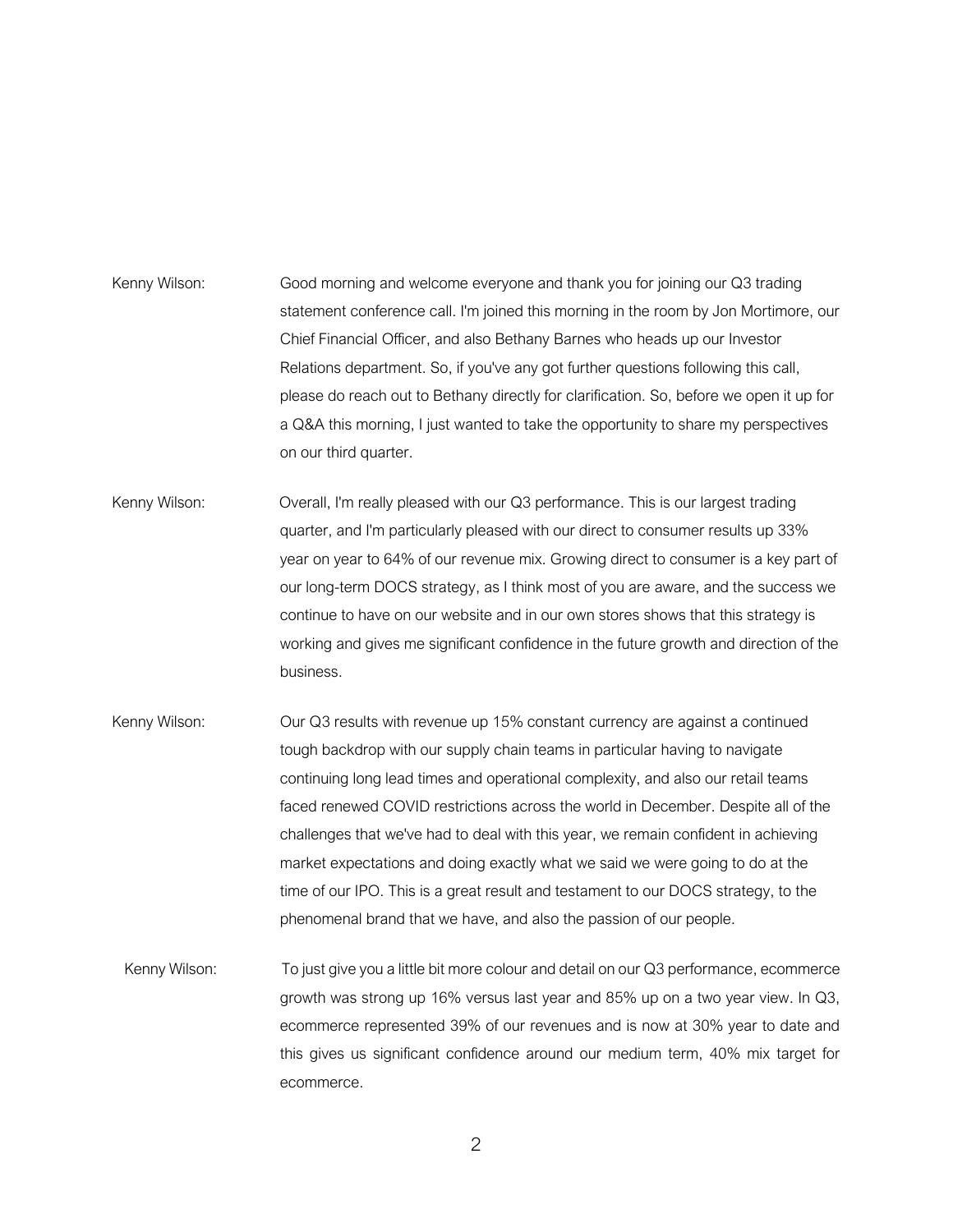- Kenny Wilson: Our retail revenue accelerated on the prior quarter, up 16% on a two-year view and double the rate we recorded in the second quarter with conversion remaining very strong everywhere. Given the emergence of Omicron and the renewed restrictions, December was a little bit weaker than October and November, but as with previous periods of COVID disruption, we saw strong ecommerce performance.
- Kenny Wilson: Turning my attention to wholesale, as we've previously told you, our largest manufacturing area, which is South Vietnam, was closed for around three months over the summer and South Vietnam is about a third of our overall production. We took the decision, as we've told you before, to enter the current financial year with relatively high inventory levels. However, the Vietnam closures, coupled with extended shipping times that we've been facing, mean that we have had constrained inventory levels during the third quarter. Against this backdrop and reminding ourselves of the fact that our third quarter is our key direct to consumer trading period, we took the decision to prioritise the inventory that we had towards direct to consumer, and that has resulted in wholesale being down 14%. However, the vast majority of Q4 wholesale pairs have been manufactured and they're in transit by sea to our distribution centres and then we'll ship them onto our wholesale customers.
- Kenny Wilson: Turning my attention to the regional performance, by region EMEA was strong with good growth across all channels. We don't report by individual country as you know, but I will pull out Italy, which we converted to a directly owned and operated country at the start of the financial year as being a particularly strong performer. We now have three stores in Italy with Milan opening in December, and we're really pleased with the progress that we're making in the Italian market.
- Kenny Wilson: America's direct to consumer performance was very good and the wholesale dynamic, as I've just described, moderated the overall regional performance as we expected, and America is obviously our biggest wholesale market so is the most impacted by the shipment timing.
- Kenny Wilson: Asia Pacific was weaker with our revenue down. The biggest impact here was seen in our distributor markets, namely Australia, and specifically our third party operated stores in China as the impact of renewed COVID restrictions and concerns were felt in these two markets.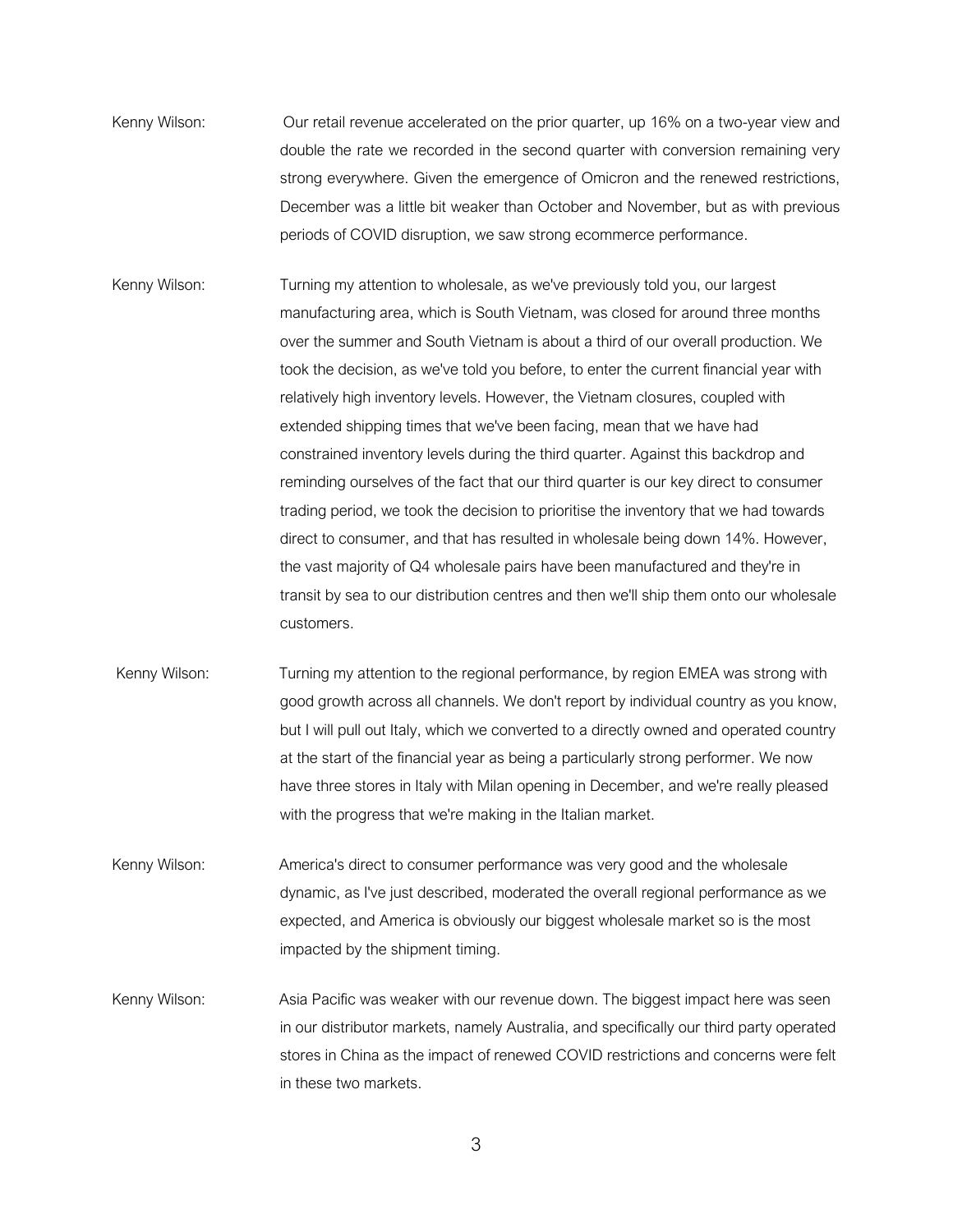- Kenny Wilson: So, if we look to our full year outturn having completed Q3 and being well through January, when we spoke back in December, we said we had two big jobs to do as the Dr. Marten's brand to deliver this year. The first was to have a direct to consumer peak trading period. And the second big job was to manufacture the pairs for the fourth quarter, get those pairs onto boats and get them over to our distribution centres so we could ship them to our wholesale customers.
- Kenny Wilson: As we sit here today talking with you, we've achieved the first. We've delivered a strong direct to consumer third quarter, and we are on track to deliver the second i.e. we have manufactured the wholesale pairs we need, and those pairs are on boats en route to our individual markets. So overall, as we sit here today, our strategy is delivering results, our long-term custodian mindset continues to guide our decision making, and I have never been more enthused to lead the Dr. Marten's brand forward into the future. With that, I'm going to hand back to the operator and Jon, and I are happy to take questions from the floor.
- Operator: Thank you. Ladies and gentlemen, if you wish to ask a question at this time, please signal by pressing star one on your telephone keypad. Please ensure that the mute function on your telephone is switched off to allow your signal to reach our equipment. Again, to ask a question over the telephone, please signal by pressing star one on your telephone keypad. We will pause for just a moment to allow everyone an opportunity to signal for questions. We will take our first question today from Richard Taylor from Barclays. Please go ahead.
- Richard Taylor: Morning. I guess you've talked a lot on the call about the inventory cycle and so on. Just looking for a bit more commentary on the degree to which the weakness in wholesale was entirely driven by the absence of inventory and you prioritising that for other channels or whether it was a demand issue for consumers. So, any update on brand heat demand versus supply would be welcome. Thanks very much.
- Kenny Wilson: Great. Thank you very much, Richard. I can start and Jon can add in where appropriate. Unequivocally, the weakness in wholesale in the third quarter is 100% down to lack of inventory. This really dates back to what we talked about in December where obviously we lost the production from Vietnam for three months with those factories being closed. We knew that we wouldn't have all the pairs that we needed to meet consumer demand in the third quarter. And we took the decision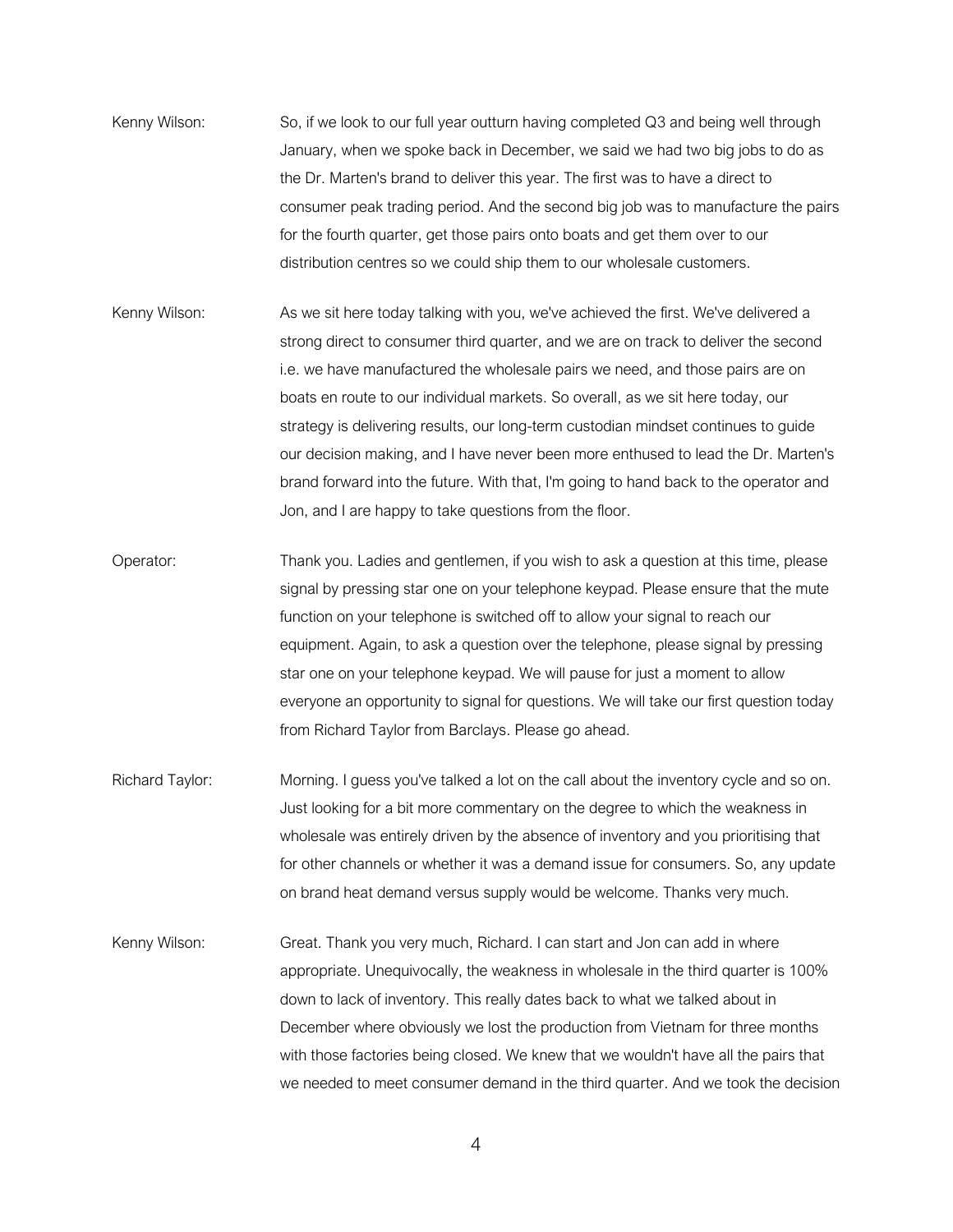as a management team to prioritise those pairs towards our direct to consumer channels, which are obviously the most profitable channels for us. The pairs that we need now are on boats. We know that. We know exactly where they're going and they're heading over. The great news is the demand is still there for the brand from the wholesale channel. So, we've not received any significant cancellations for stock and the wholesale customers know that Dr. Martens is a brand that's performing really well right now, which I think our DTC numbers show. So, they're ready to take that stock.

- Jon Mortimore: And for our top 20 wholesale accounts in America and also EMEA, we see weekly in market inventory and sell through data for those wholesale accounts which has remained strong.
- Richard Taylor: And just a follow up on the inventory, I think you're at three months from producing a boot to actually being in the distribution centres. Any update in terms of whether that's got better or worse since you last updated the market in December, please.
- Jon Mortimore: I think what we said in December was all of the inventory needs to be made and on boats by about now and as Kenny said that is the case. Our assumption is it'll take, this is mainly for the US, from Asia to the US, it's 90 to 95 days, which was the shipment times we were seeing before Christmas. That underpins our confidence in landing for the fourth quarter. What we are seeing is a slow improvement in those days. We don't assuming any step change and our forecast do not assume an improvement from the 90 - 95 days, but the mood music is slowly getting better.
- Kenny Wilson: So, we believe Richard that we've taken a conservative assumption, i.e. we've taken the worst that we've seen over the last couple of months and as Jon's just said, the reality is slightly better than that.
- Richard Taylor: Okay. Thanks very much.

Jon Mortimore: Thank you.

Operator: Thank you. We'll go to our next question now from David Roux from Bank of America. Please go ahead.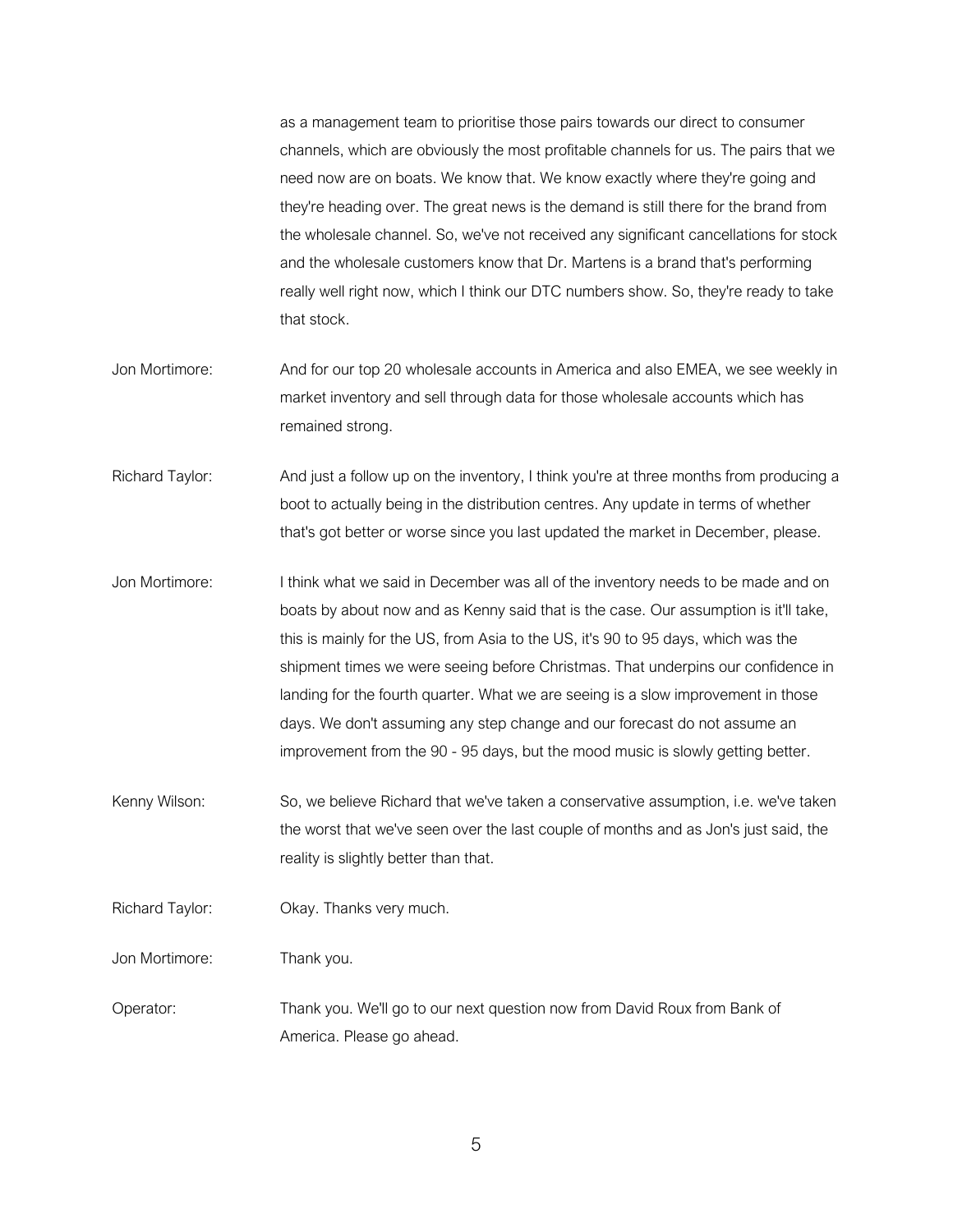David Roux: Good day, Kenny and Jon. So, I've got three questions from my side. I'm just going to ask the first and then the last two I'll ask together, I hope that's okay.

- David Roux: Firstly, on the shipment impact for 3Q, can you remind me, was there any specific guidance on the net sales impact from shipment delays for 3Q? And then just following on from that, perhaps what was the actual net impact from shipment delays in 3Q given the fact that you also saw the benefit of some shipments being delayed and rolled over from 2Q?
- Jon Mortimore: Thank you for that question. We are not going to give that level of detail. However, what we did say back in December was, we referenced that we did have scarcity of inventory in the third quarter and therefore would target our DTC channels in the third quarter, because that's seasonally the peak holiday trading period, and we said we would then target wholesale restocking into the fourth quarter. So, DTC quarter Q3, that's when we make the money for DTC, and wholesale catch up in Q4, we communicated that to our larger wholesale customers. We also communicated the fact that now we've made everything, it's on boats, and the product will land through the fourth quarter. And one of the benefits of having high levels of continuity products, about 80% of products is continuity, you can buy a pair of 1460 black boots any month of the year.
- David Roux: Great, thank you very much. And then just my last few questions. So, I think if we take a step back, shares are now trading at 14 times P/E, for a business growing top line at mid teens, according to your targets. Given where the shares are and I think the fact that it's below the IPO price, it seems like it's either a pricing or demand problem for the product or perhaps there is no longer confidence in the long term targets. Can you tell me whether there is a demand problem or if your confidence is at all being tested in those medium term targets from the IPO?
- Kenny Wilson: I can be unequivocal in that, which is, there is no demand issue for the Dr. Marten's brand. To use your phrase, if you stand right back, revenues and direct to consumer grew 33% in Q3 and were 50% up on a two year stack. We gave numbers at the IPO where we said we would grow this brand by high teens growth this year. We will grow high teens growth even with the headwind of our largest manufacturing country, Vietnam, being closed for just over three months. So, I think from our perspective as management, we don't control the share price, what we control is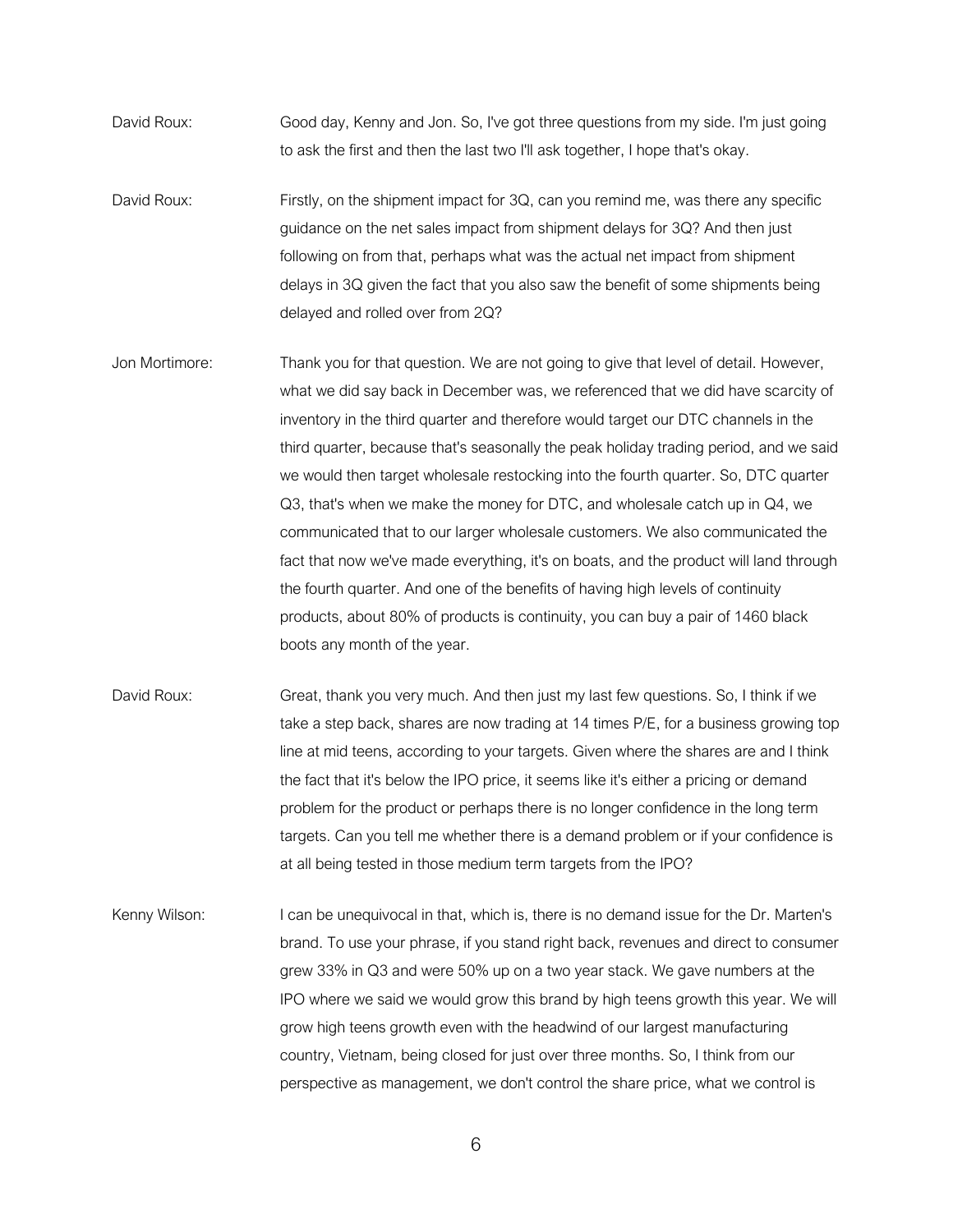performance, and we will deliver exactly what we said we would do 12 months ago. And we feel very confident as we look at the guidance we've given for the outlying years. The Dr. Marten's brand is strong with huge potential around the world.

- Jon Mortimore: And to build, we guided in the outer years as a medium term, mid teens revenue growth and on a journey to a 30% EBITDA margin and we have remained confident in those guidance numbers.
- David Roux: Thanks. And just last question. As it stands today, can you remind me, does Dr. Martens have approval for share buybacks from the board and what are your thoughts around this just considering where shares are trading and also the fact the balance sheet has the headroom?
- Jon Mortimore: The whole question about capital allocation is one that the company will look at at the appropriate time. At this moment in time carrying larger amount of cash on the balance sheet as we come out of COVID I think it is a sensible thing to do. Also, what we didn't see this year because of Vietnam manufacturing, but we did guide about at the year end, we have a typical intra year cash swing from opening balance sheet to the half year of about half a turn of EBITDA. That is something we'd expect to see going forward. If we are a highly generative cash company at the appropriate time, we will look at all options for that cash.
- Kenny Wilson: I think the only thing I'd add to that is as Jon said, we will look at this with the board, but our number one priority is to invest in organic growth projects within the company. There's an enormous total addressable market for the Dr. Marten's brand and we have key projects that we want to invest in and that's what we'll update on at the full year.

David Roux: Very clear. Thank you.

Jon Mortimore: Thank you very much.

Operator: Thank you. Our next question now comes from Ed Aubin from Morgan Stanley. Please go ahead.

Ed Aubin: Hi, good morning. So my first question, sorry to come back on the third quarter, but I guess maybe the gross pattern is a bit more backend loaded than expected by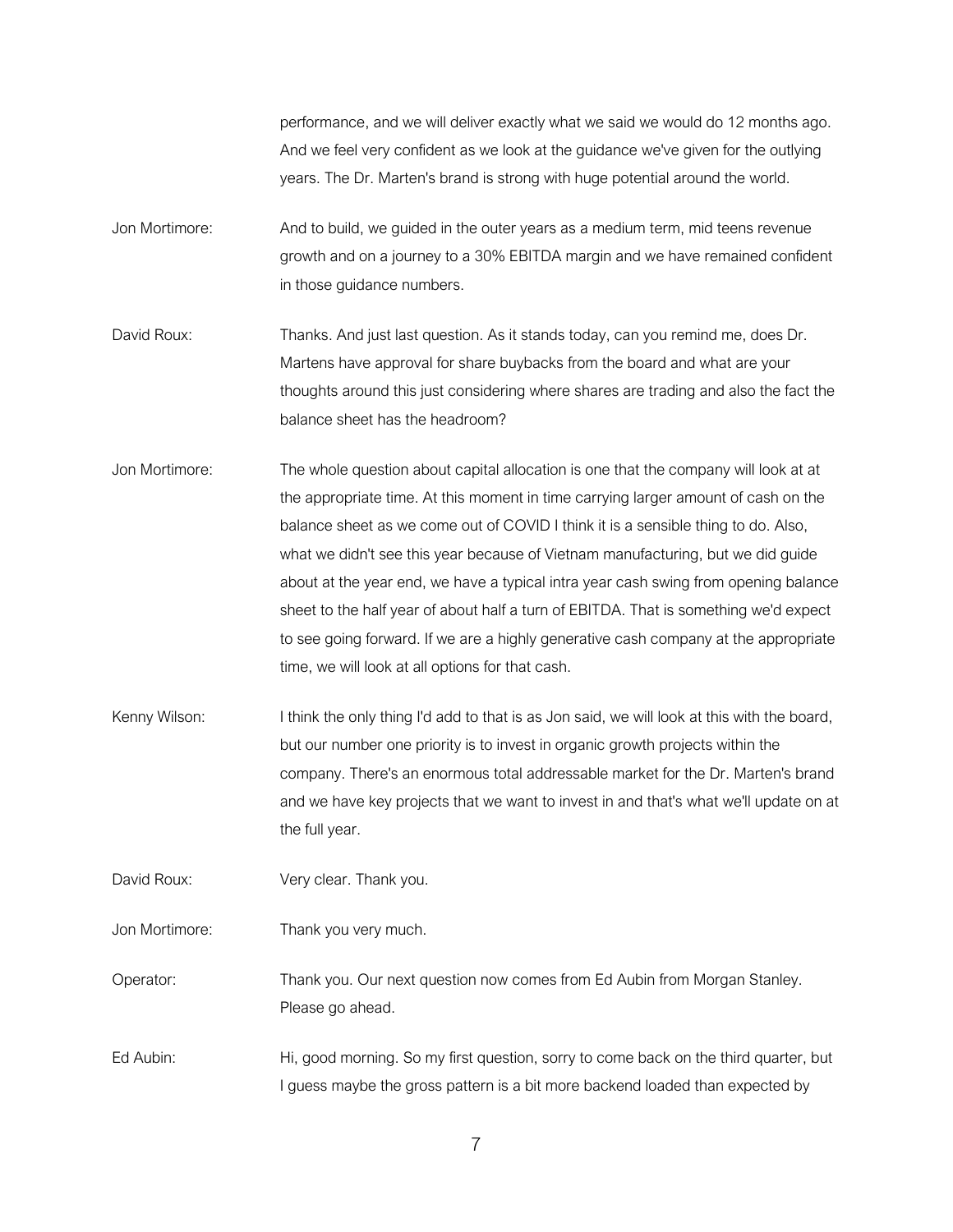some, right? Because you just printed +21 and you say you're comfortable with around 55% increase to your stack in Q4. Was that exactly in line with what you were expecting when you reported the first half result back in December or was there a change in the exit rate in December in your sales?

Ed Aubin: The second question is on the price increase. So, I think you've said over the past few months that you're quite comfortable it would be relatively easy for you to pass on the price increase, based on the studies you've done and the reaction of wholesalers so far. There's been, as I'm sure you've seen over the past few weeks, few months, a number of worries about the purchasing power of consumers in the US, in the UK, and so on and supposedly relatively imminent with the utility bills and so on. I know it's a difficult question to answer, because you're not macro economists, but are you still as comfortable that these price increase will be passed on easily as of July, if my memory is correct. Thank you.

- Jon Mortimore: Thanks. I'll take the first question and Kenny will do the second one. With regards to Q3 / Q4 performance. It is exactly in line with what we anticipated was going to happen. We prioritised pairs to DTC in the third quarter, we saw 33% growth. We will be prioritising pairs to wholesale in the fourth quarter. Wholesale by definition is a lumpy business. So, you can't do a trend from Q3 into Q4 in wholesale. It just doesn't make sense, particularly when you've had supply chain challenges. The key for wholesale delivery is to ask the question, "Have you made the pairs?" "Yes, we have." "Are they in transit?" "Yes, they are." "Do those transit times assume a sensible period?" "Yes, they do, no improvement." That's the key for wholesale.
- Jon Mortimore: The other one, if you look at trends, you can do trends for DTC, Q4 for DTC is a very quiet quarter. So plus and minus a bit here or there for DTC won't make much difference. Q4 is purely about wholesale delivery. We've made the pairs, the pairs are on boats, the lead times are sensible.
- Kenny Wilson: If I pick up on the second question, Ed, which is around the price increases. First of all you're right, I'm definitely not an economist, but what do we know? We know that we have done the vast majority, but not of the selling yet for autumn/ winter '22, and you are correct, the price increases take effect from July. Sitting here today, we feel very good about the way that those price increases have been received by the wholesale trade in our two biggest markets, because that's what really matters in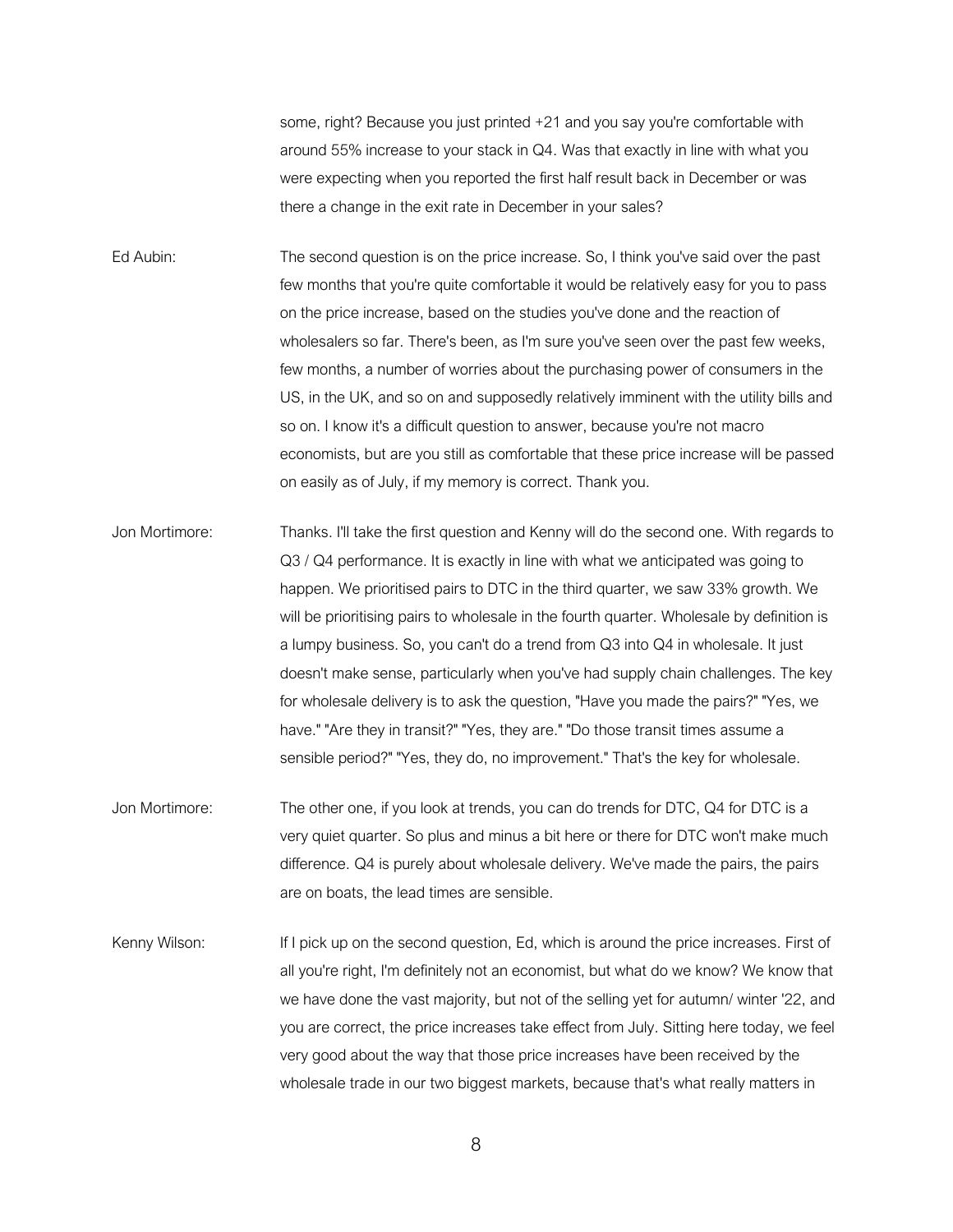north America and in EMEA and overall, we feel extremely good about the decisions we've taken. They're backed up by consumer research and the wholesale trade believe that these are the right things to do for a brand that has strong demand in an environment of higher consumer inflation.

Ed Aubin: Okay. Thank you.

Ed Aubin: Thank you.

Operator: Thank you. Our next question now comes from Karina Shooter from Goldman Sachs. Please go ahead.

Karina Shooter: Hi, Kenny, Jon, Bethany, thank you very much for taking the time this morning. I have two questions. So, the first one, just in terms of an update on the capacity situation in Vietnam, I remember back in December that you said it was back at around 80%, is that still the same today? And as we see increasing COVID cases around the world and more restrictions, particularly in China, are there any other projection constraints that you are seeing that could arise on your global production base more broadly?

Karina Shooter: And then the second question is just with regards to the promotional environment in Q3, one would assume that that would be lower given the inventory constraints that you saw in the period, but just want to double check that with you. Thank you.

Kenny Wilson: Thank you Karina. I can take the first one on production. So, the first thing to say is for this financial year, the pairs that we need are made already and they're on boats, as Jon's just said in answering Ed's question. So, anything I'm about to say has no impact on this financial year. In terms of our capacity in Vietnam specifically, we're still about the 80% mark. All of our factories globally are open. The Tet holiday happens in Vietnam at the end of this coming week so we would've had a break in production anyway, and we believe that post the Tet holiday, the capacity will build back into the nineties. That's what the factory owners are telling us. So, we feel good about that situation.

Kenny Wilson: In terms of China, we have no restrictions at the moment in terms of our production, everything is at normal levels, pre-COVID levels. So, there are absolutely no issues there. We have no production issues as we sit here today in any market in the world.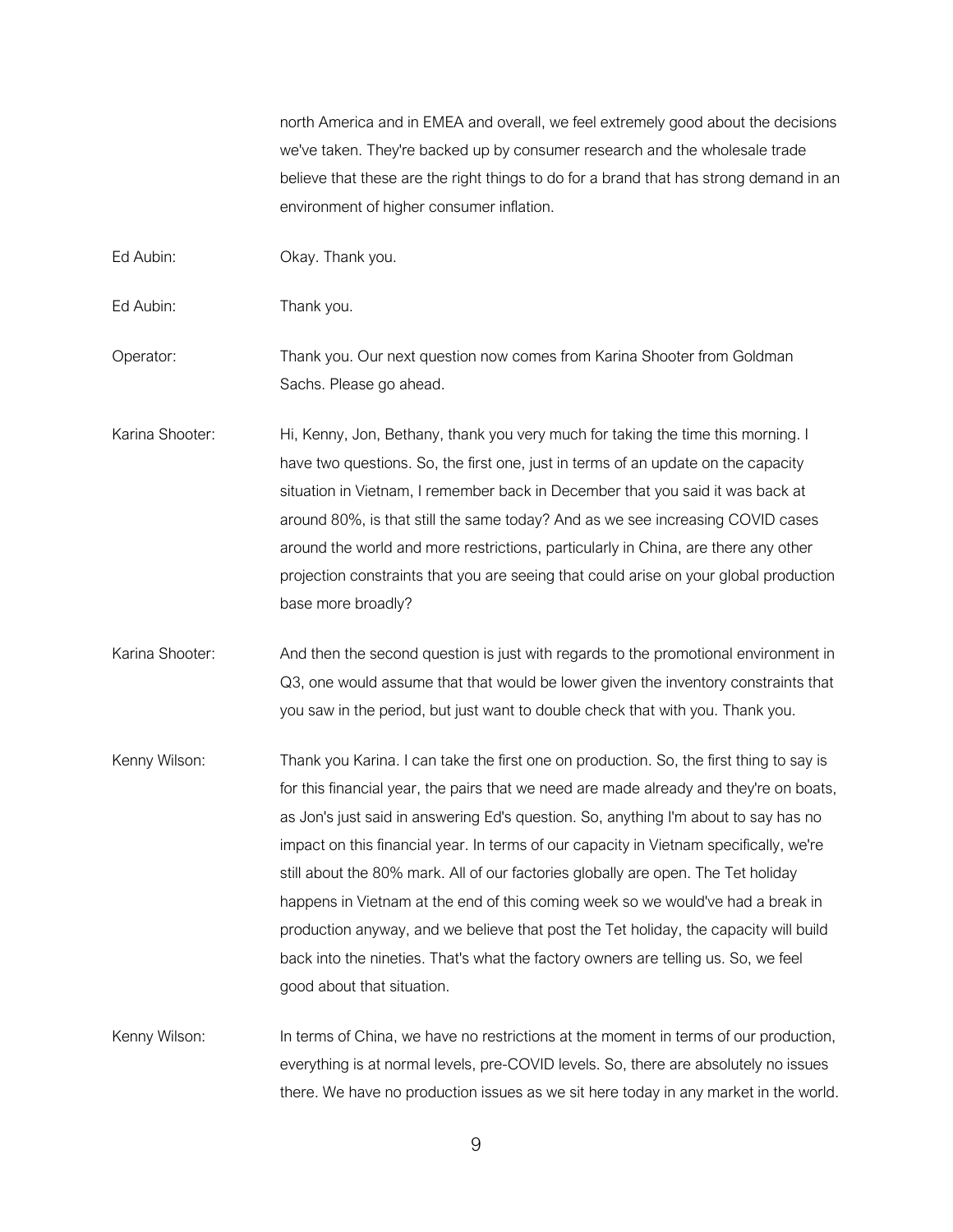I think the bit that we don't know is that we don't know what will happen with Omicron in Southeast Asia. So that's the big unknown. Fundamentally though, we are always in a position that we can make more pairs in spring and summer than the business actually needs, and clearly with uncertainty, we will make as many pairs as we possibly can right now. So, the short answer would've been no production issues.

Jon Mortimore: On your second question in relation to promotional environment, we did very few promotions in the third quarter. There are multiple reasons behind that. The core reason, our strategy is to not promote our core icons. At end of a season, you would clear, but that's not promotional activity. So, we do not promote core icons. If you recall back to the first half on the revenue bridge, we showed we generated an extra 13 million pounds in the first half from an improved, full price mix. Part of that was in relation to having less clearance activity year on year and part of it was less promotional activity year on year, and those trends continued through the third quarter. And also, if you stand back, when you have scarcity of supply, you focus on full price sales. That is exactly what we've done and seeing a lot of other brands report, that's exactly what everyone else has been doing. There's no need to promote when you have scarcity supply. And anyway, our strategy is not to promote our core icons.

Karina Shooter: Very clear, thank you.

Operator: Thank you. We have a question now from Doriana Russo from HSBC.

Doriana Russo: I just wanted to come back to the promotion and the expected seasonality in the business. If I remember correctly, last year your rate of full price sales was incredibly high because of the pandemic. What shall we expect for this year, given the inventory constraint that you are still facing? And my second question is on Asia. You pointed out that the distributor led markets in China and Australia have been weak. Can you give us a little bit more colour on Japan, please, and also on the activities that you might be doing in China, which is one of the priority markets which has the top opportunity for revenue in the longer term?

Kenny Wilson: Okay. Why don't I start, Doriana and Jon can build. In terms of your question around promotions. Effectively, if we take our direct to consumer business, I think we've quoted this number historically, where we said about 90% of our sales are at full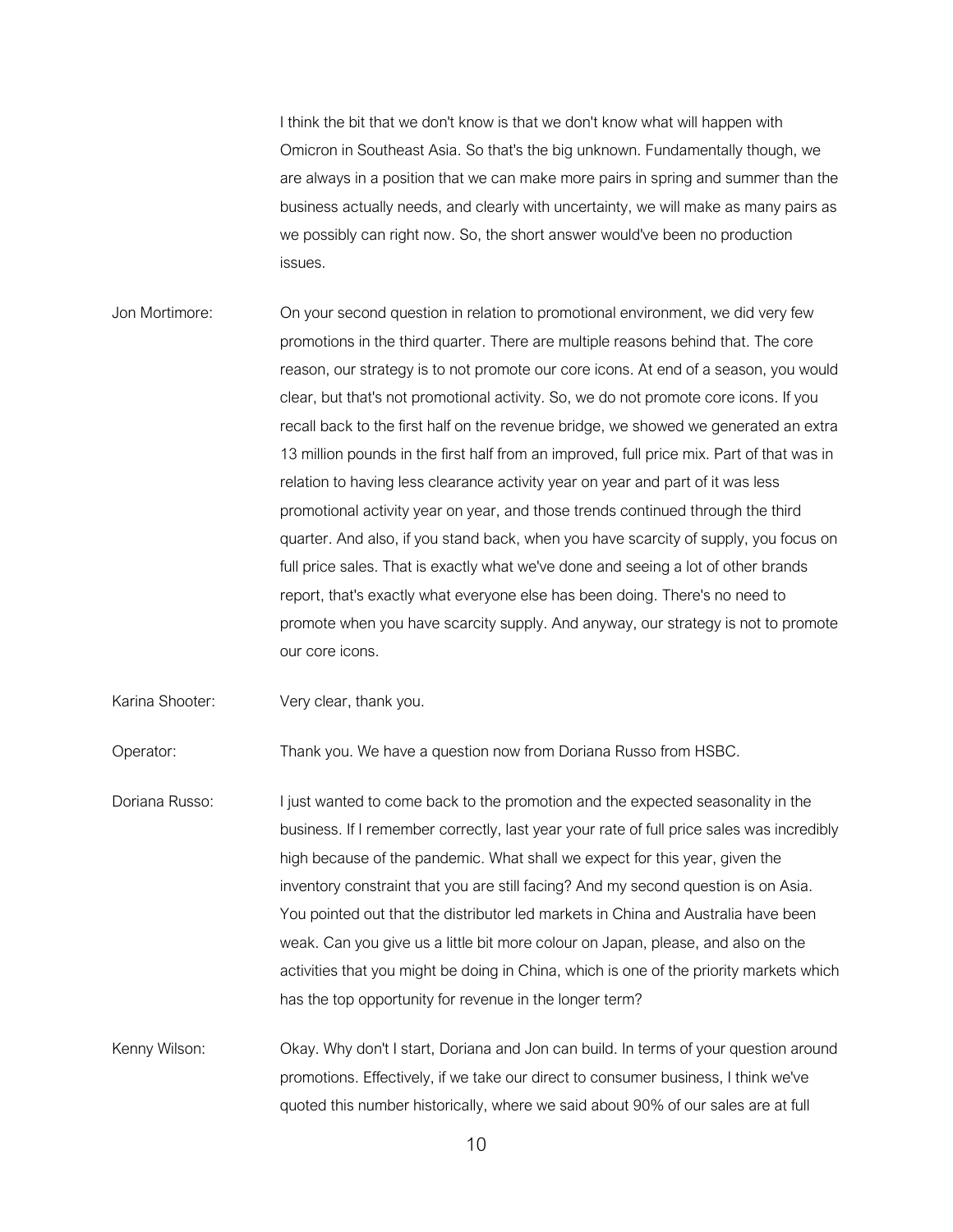price and 10% is markdown down. We've got two factors going on, one is there's been scarcity of product and that basically means when you've got scarcity of product, you don't need to take any promotions. We do have some seasonal products which have arrived late and obviously those seasonal products, at some point, will need to be marked down. But the reality is this is a continuity carry-over long-term business. So, the 90%, 10%, we think that will broadly be the same again this year.

- Kenny Wilson: In terms of Asia Pacific, we've not gone into all of the detail market by market. We did see during the third quarter, when the national lockdown eased in the Japanese market, that we really saw an immediate pickup in Japan retail sales and that Japan tightened down again in December, which made things a little bit more difficult. I'll let Jon talk to the Australia and China piece. But overall, I think the thing to remember is that in the short to medium term, the largest growth of the Dr. Martens brand will come from the Americas and EMEA regions.
- Jon Mortimore: I think with regard to Omicron or the impact of COVID in terms of China and Australia, whilst we don't get the sort of key data that we get for European markets, it's more the concern around how those countries are actually individually managing COVID. And we did see weakness in our third party retail stores, distributor led retail stores in China and similarly in Australia, where we sell through a distributor, we saw weakness in that distributor's wholesale stores and also that distributor's branded Dr. Marten's stores. It's just in line with, I think, what we've seen for a while.
- Jon Mortimore: With regard to China, your second part of the question, just remind everyone that China, whilst it is a long term opportunity, China today only represents 4% of revenues. We've made good progress in China. If you go looking back over the past few years or so, Derek, the regional president, joining September 19 with an experience and heritage of working in China. We're building a team in China; we've gone from 9 to 25 people at the end of the last financial year and further people have been added since then. And at the first half, we talked about recruiting our new general manager for China, Olga. Who has a great track record in that market. With our new GM in place, you can expect we'll looking at how we can build on implementing the DOCS strategy in China, which we haven't formally implemented to date, but it's too soon to talk about anything about that at this moment in time.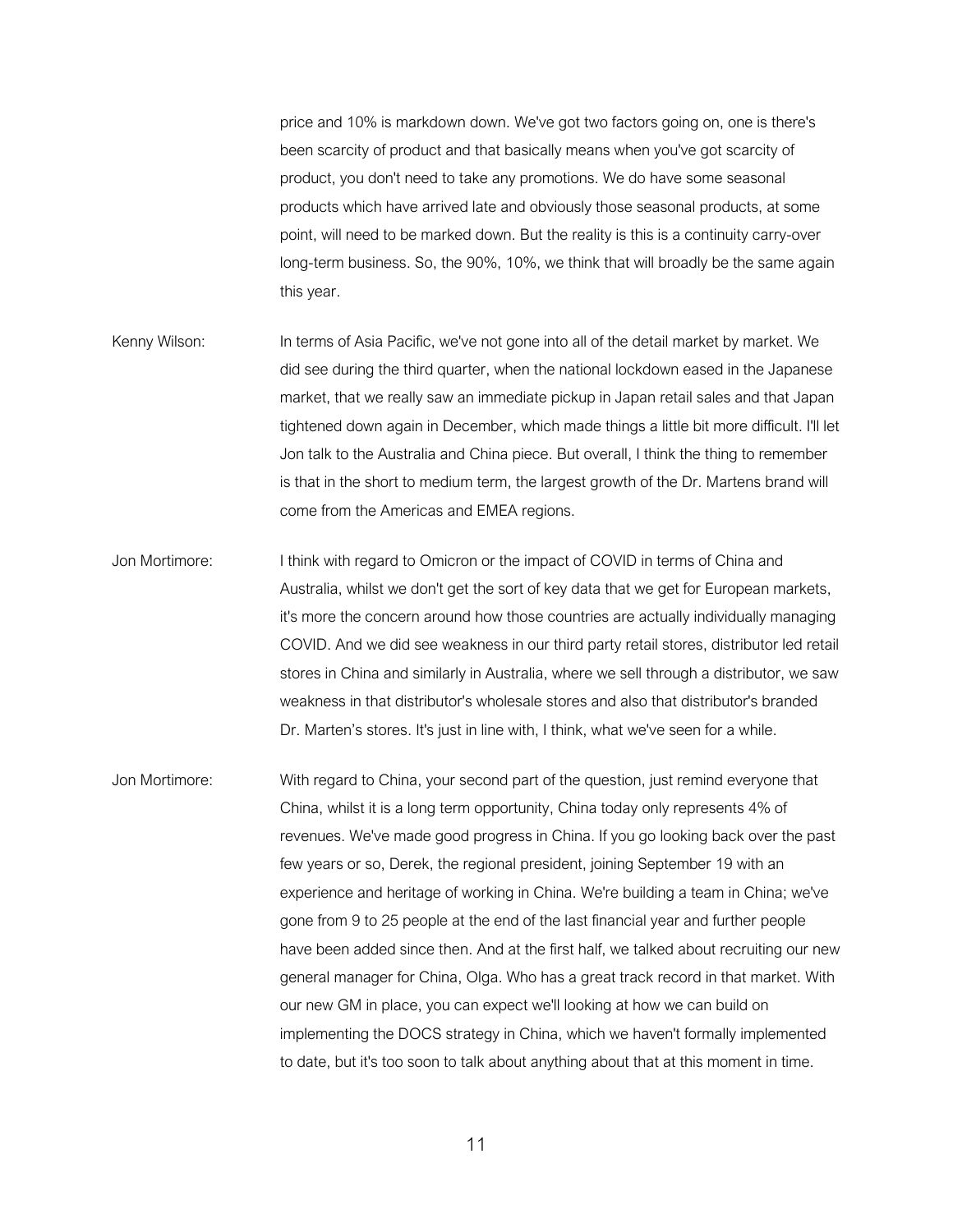- Doriana Russo: Can you give us a sense of whether your direct channel in China did better than the overall country?
- Jon Mortimore: We're not giving that level of detail. China was predominantly driven by a weaker distributor market, which is the distributors of retail, as was Australia.

Operator: Thank you. We'll go to our next question now from John Stevenson from Peel Hunt.

- John Stevenson: Hi, couple of questions. I don't know, again, if you want to go into this detail, but just looking at the US market, I think the ratio of wholesale to retail used to be about two to one. I don't know if you can comment on how... Obviously it suggests DTC is particularly strong. Can you give a more detail on the DTC in the States, or maybe some of the flags in terms of just showing progress over Q3? Second question. Just in terms of current availability in stock levels. I get that you can obviously rebuild over summer, and I get that the Q4 orders for wholesalers are on the water, but where are you now in terms of current stock level, current availability? Are you still basically chasing manufacturing into spring, or are you sort of comfortable with where you are, and being able to produce more over summer?
- Kenny Wilson: So why don't I start? On the USA market, as you point out, it is our biggest wholesale market in the world and obviously the decisions we took to prioritise inventory impacted the United States more. The direct to consumer performance in the United States was very strong in the third quarter and particularly strong in the period between Thanksgiving to Christmas. So overall we feel very good about underlying demand in the USA. As Jon also said, we get both sell through and in market inventory from our top 20 accounts in the United States and inventories are low. I mean, that's the reality of the situation. The demand is there for the brand, but the inventories are low.
- Kenny Wilson: If we look at your question around current availability, are we still chasing production? Yes, is the honest answer. I mean, we had the loss of three months of supply from Vietnam. I think we've used the inventory that we've had as well as we possibly could have done and we've prioritised that inventory to our highest margin channels, but there is no doubt that the demand for the Dr. Marten's brand is greater than the availability that we've had. If you look at the first half of the year, as I said earlier, we have got the capacity to make more pairs than normal demand, so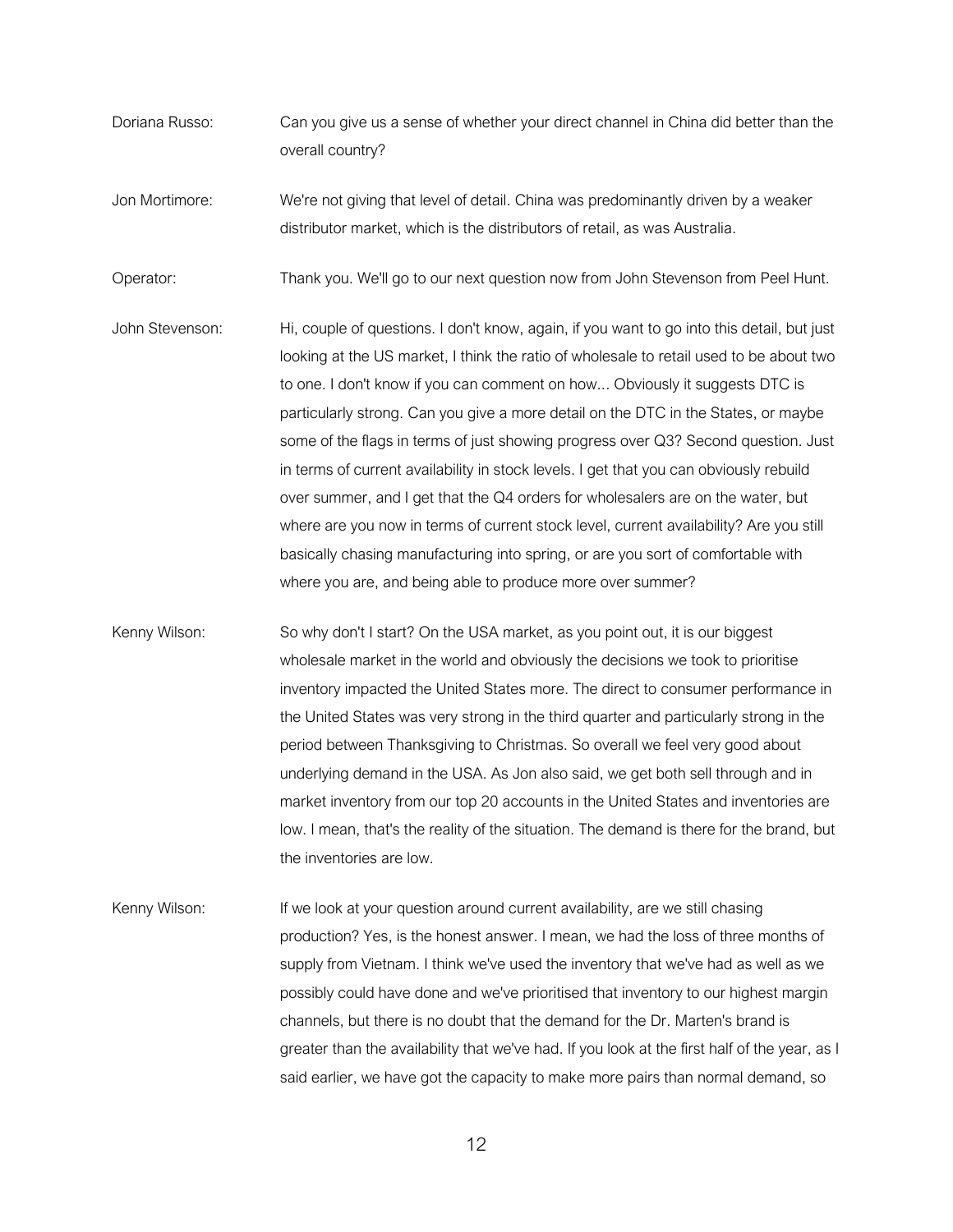we will start to rebuild our inventories as we move forward. But yes, short answer is demand has outstripped supply in this instance.

- John Stevenson: Okay, brilliant. I mean, I guess the flip side of that is when do you reckon, you'll be able to meet demand levels? Are we talking kind of autumn time?
- Kenny Wilson: I think it kind of links to a question we had earlier from Karina, which is all factories are now open, and we're making as many pairs as we can. The great thing is that these are continuity products. The reality is, it's very difficult for me to answer that question because we don't know what we don't know right now, but if all things go well and there are no major Omicron incidents, yes, in the second half of the year, we'll be more close to the situation we want to be in.
- Jon Mortimore: But based on what we know now, we remain confident in the expectations for next year.
- John Stevenson: Okay, now it's very clear. Thank you.
- Kenny Wilson: Thank you very much.
- Operator: Thank you. We'll go to a question now from Piral Dadhania from RBC. Please go ahead.
- Piral Dadhania: Morning, everybody. Thank you for taking the questions. I just wanted to start by asking, as you've prioritised wholesale, for your fiscal Q4, is the DTC channel fully stocked? So, are you still able to meet demand, as and when it arrives? I appreciate it's not the biggest quarter. So just want to make sure that there's no switching in the other direction away from DTC in Q4, as we saw in Q3. That's my first question.
- Piral Dadhania: The second is, do you have any view, based on how the second half will play out, as to what the channel mix might look like by year end? Is there a chance that DTC is actually a bit higher than where us, and maybe you, were expecting, come December or even before that? And on the back of that, is there then potential for a slightly better gross margin outcome, just based on the higher retail mix? And finally, I just wanted to ask if you have any visibility on what any potential distributor market conversions you might be doing in 2022? Thank you.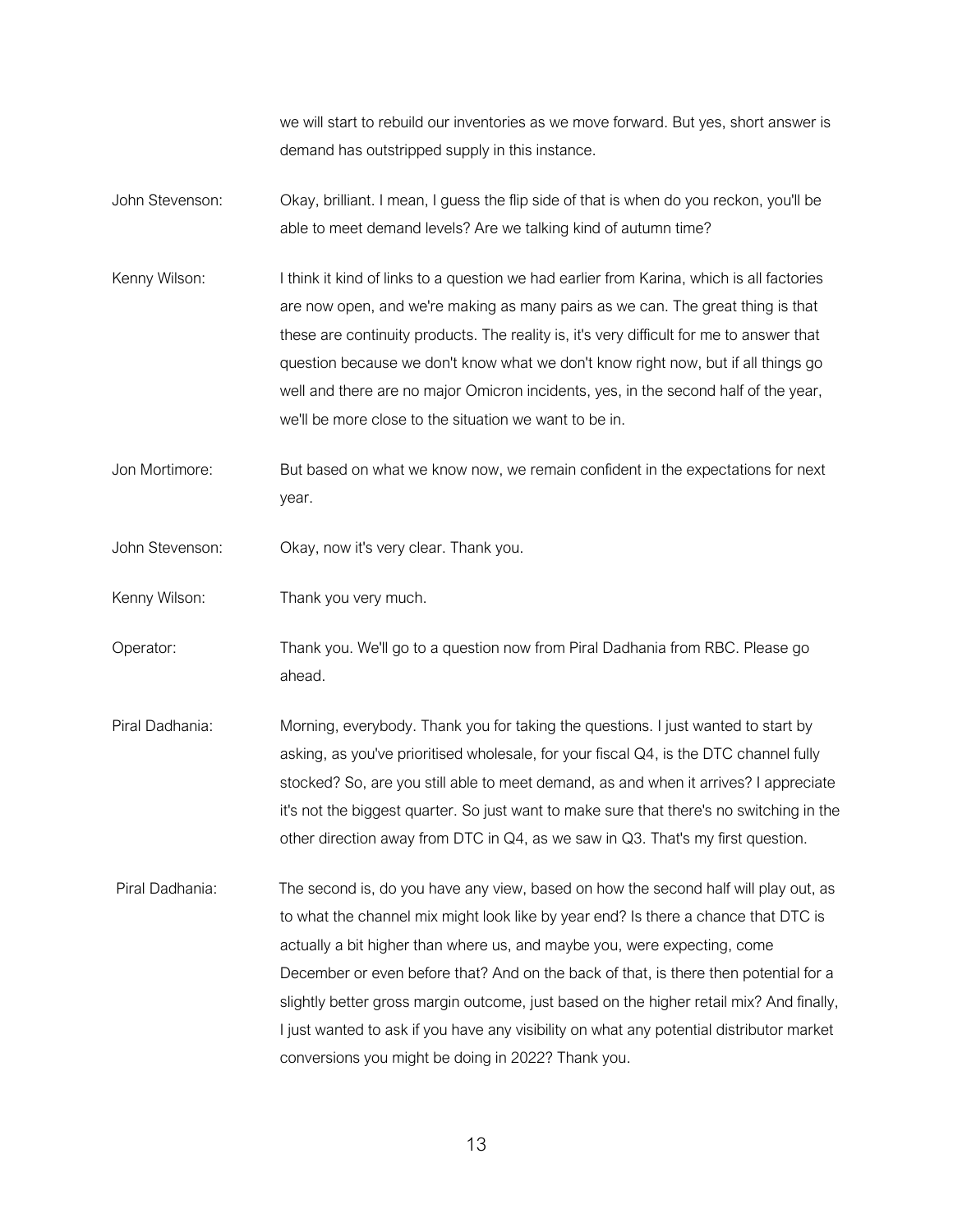- Kenny Wilson: Okay. Thank you for the questions. I'll probably take one and three and Jon will take question two. To answer your question about the fourth quarter, are we fully stocked in direct to consumer? I wouldn't say we're fully stocked. Are we well stocked? Yes. Our EMEA business, our Asia-Pacific business, and our Americas business, have good inventories available for our websites and for retail. It's a relatively small quarter for direct to consumer. We have the product available to meet our numbers. So overall, we feel good about that. And then, when Jon talked about the fact that we've prioritised pairs for wholesale, those are to meet commitments to our customers. And with what we've got on boats, we're confident that we will be able to meet those commitments. So overall, it's not like you're going to see some massive swing in that direct to consumer will underperform because we prioritised pairs to wholesale. We're entering the fourth quarter with decent inventories in our DTC business.
- Jon Mortimore: Following on from that, would we see any material change to where average consensus is for DTC mix for the full year? Not really, no, it's going to be there or thereabouts, Piral. Take one as an example, so e-comm mix, after nine months, 30% revenue mix, in line with last year. And last year, for the full year, was 30% ecomm mix. And we've guided to about 30% e-comm mix for the full year this year, for a number of months now. So, we're going to be there or thereabouts, I don't see any material upside. Similarly, the pairs will land for wholesale, so I don't see any material downside either.
- Kenny Wilson: On your third question, which was around distributor market conversions. As we look to FY23, we're not planning new conversions next year. I think, as we've said before, that the conversion strategy where we implement DOCS in a country is a multi-year effect. So, we've seen that with Germany, where it just keeps improving, year on year. Obviously, we took Italy back in the second half of this financial year. So autumn, winter '21, we'll get that second year of growth in the Italian market as we continue to push on DOCS implementation. I think we've said before also, that we've taken back Spain and the Nordics, but we haven't really pushed those in the way that we've put time, effort, energy, and resources into the Italian market, as an example. So, I think that's probably the biggest difference you'll see. Germany and Italy will continue to move forward and build the brand. We'll put more effort on Spain and the Nordics in financial year '23 than we have done since we took those markets back.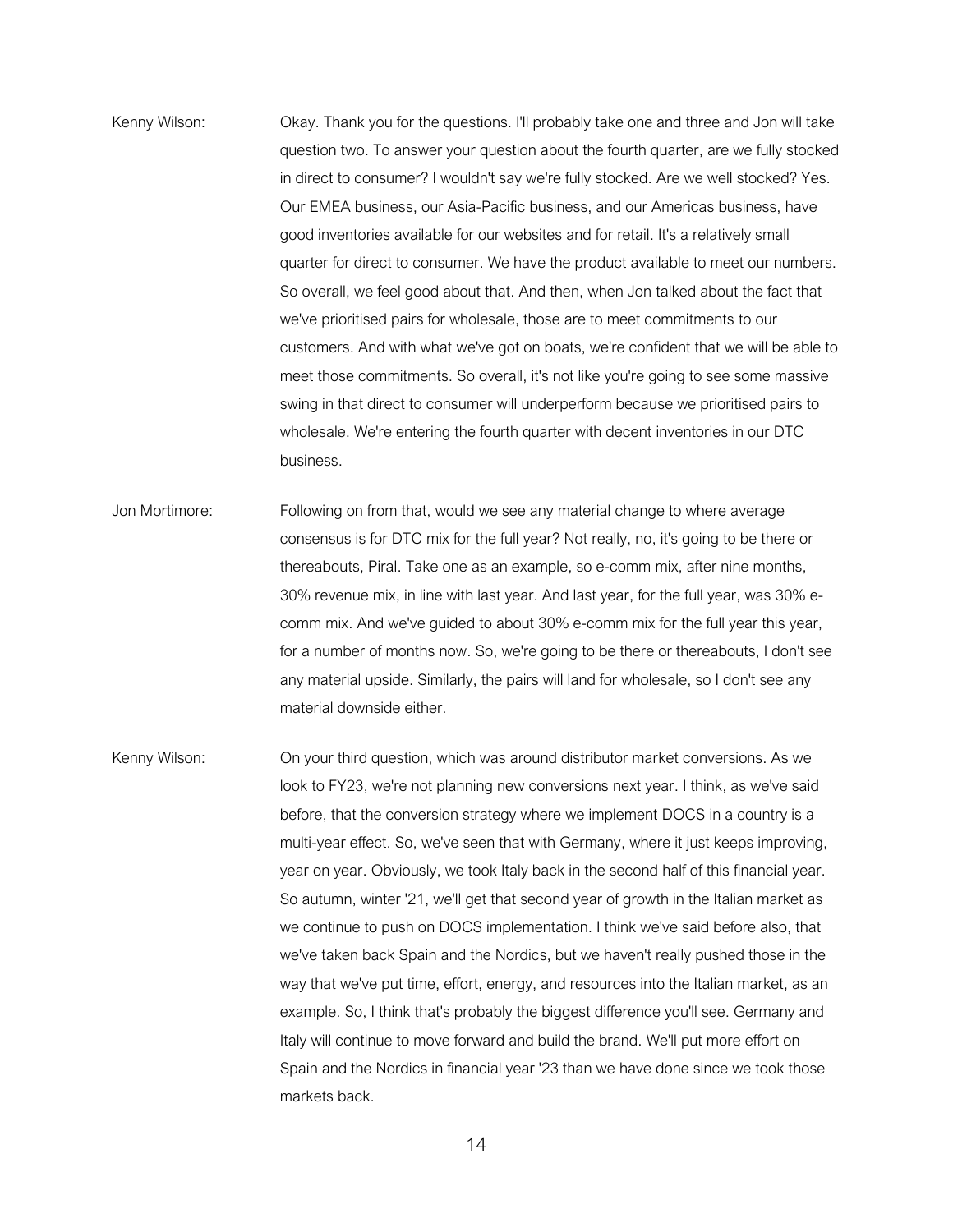| Piral Dadhania: | Okay. Thank you.                                                                                                                                                                                                                                                                                                                                                                                                                                                                                                                                                                                                                                                          |
|-----------------|---------------------------------------------------------------------------------------------------------------------------------------------------------------------------------------------------------------------------------------------------------------------------------------------------------------------------------------------------------------------------------------------------------------------------------------------------------------------------------------------------------------------------------------------------------------------------------------------------------------------------------------------------------------------------|
| Kenny Wilson:   | Thank you.                                                                                                                                                                                                                                                                                                                                                                                                                                                                                                                                                                                                                                                                |
| Operator:       | Thank you. As a reminder, ladies and gentlemen, to ask a question over the<br>telephone, please signal by pressing star one on your telephone keypad. We'll now<br>go to our next question from Kate Calvert from Investec. Please go ahead.                                                                                                                                                                                                                                                                                                                                                                                                                              |
| Kate Calvert:   | Morning, everyone. Just one from me. When you were proactively managing this<br>business through COVID and the shipping issues over the last quarter/Q2, were<br>there any projects which had to go on the back burner, in terms of manufacturing,<br>supply chain? Any inefficiencies, which you'll be able to go after in the year ahead,<br>which you hadn't been able to do in the last year?                                                                                                                                                                                                                                                                         |
| Kenny Wilson:   | I think my view would be the only thing that we would probably have got after that<br>we haven't, would be optimisation of country to origin, to country of sale. Because<br>when we were losing pairs in Vietnam, obviously, we moved some pairs to China.<br>And we know for certain markets, like China to Japan, there's reasonably high duty<br>on that. Whereas Vietnam to Japan, is a zero duty route. So, we prioritised enabling<br>growth and getting the pairs we needed, over duty optimisation. So, for sure, at the<br>point where we've caught up and we've got all the pairs we need, then we can start<br>to look at that duty optimisation opportunity. |
| Kate Calvert:   | I have a second question. On Europe, how much of the growth in Europe was driven<br>by the conversion markets of Italy and Germany? Or, to put it another way, can you<br>give us a bit more colour on what was happening outside of those markets?                                                                                                                                                                                                                                                                                                                                                                                                                       |
| Kenny Wilson:   | Our growth was very broad-based in Europe. So, our oldest and most established<br>home market, the UK, grew strongly. Germany grew strongly. The conversion<br>market of Italy grew strongly. And it was, as we said in the statement, it was also<br>multi-channel as well. We saw good channel growth as well. So it was pretty broad-<br>based our growth. I called out Italy specifically earlier, because of the fact that it is<br>larger than the average. But we had very broad-based growth.                                                                                                                                                                     |
| Jon Mortimore:  | The thing with Italy as well is, there's been a lot of questions we've had around how<br>is the conversion going because of the multi-year opportunity that a successful<br>conversion gives us? So, we're calling out that we're very pleased with the                                                                                                                                                                                                                                                                                                                                                                                                                   |